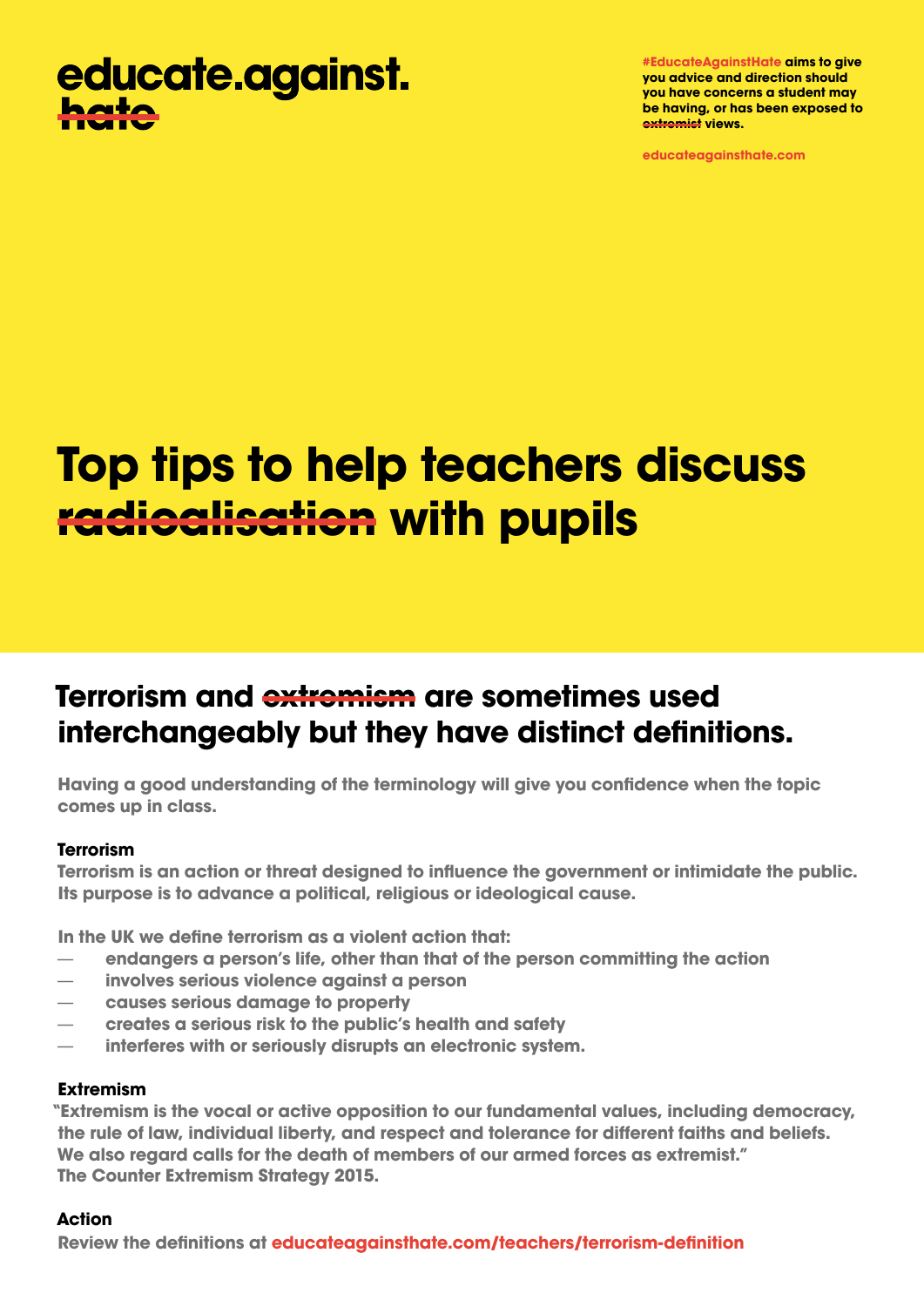### **Look for opportunities to broaden students understanding of fundamental British values**

**You can build resilience in your students by promoting fundamental British values of:**

- **democracy**
- **rule of law**
- **individual liberty**
- **mutual respect and tolerance of those of different faiths and beliefs.**

**Effective teaching of values such as tolerance and respect can improve students' resilience to extremist narratives — but you don't need to do it through specific 'values' lessons.**

**There are already lots of opportunities to cover fundamental British values in the national curriculum. The citizenship programme prepares pupils to take their place in society as responsible citizens, and the history curriculum helps pupils gain an understanding of Britain's past, diverse societies and relationships between different groups.**

### **Action**

**Review the guidance on promoting British values in schools. [www.gov.uk/government/uploads/system/uploads/attachment\\_data/file/](https://www.gov.uk/government/uploads/system/uploads/attachment_data/file/380595/SMSC_Guidance_Maintained_Schools.pdf) [380595/SMSC\\_Guidance\\_Maintained\\_Schools.pdf](https://www.gov.uk/government/uploads/system/uploads/attachment_data/file/380595/SMSC_Guidance_Maintained_Schools.pdf)**

### **Give students the chance to engage with difficult issues through open classroom discussion**

**Schools should be a safe space where students can discuss social and political issues, including extremism and terrorism. Building their resilience will put them in a stronger position to reject extremist views.**

**You can build students' resilience to extremist narratives by equipping them with the skills and knowledge to explore political and social issues critically, to weigh evidence, debate and make reasoned arguments.**

**This can include facilitating conversations about extremism and radicalisation in an age-appropriate way, as well as other social and political issues.**

### **Action**

**Review the guidance available in the [teachers' hub](http://educateagainsthate.com/teachers/) on the Educate Against Hate website which has more tips on holding discussions on difficult issues.**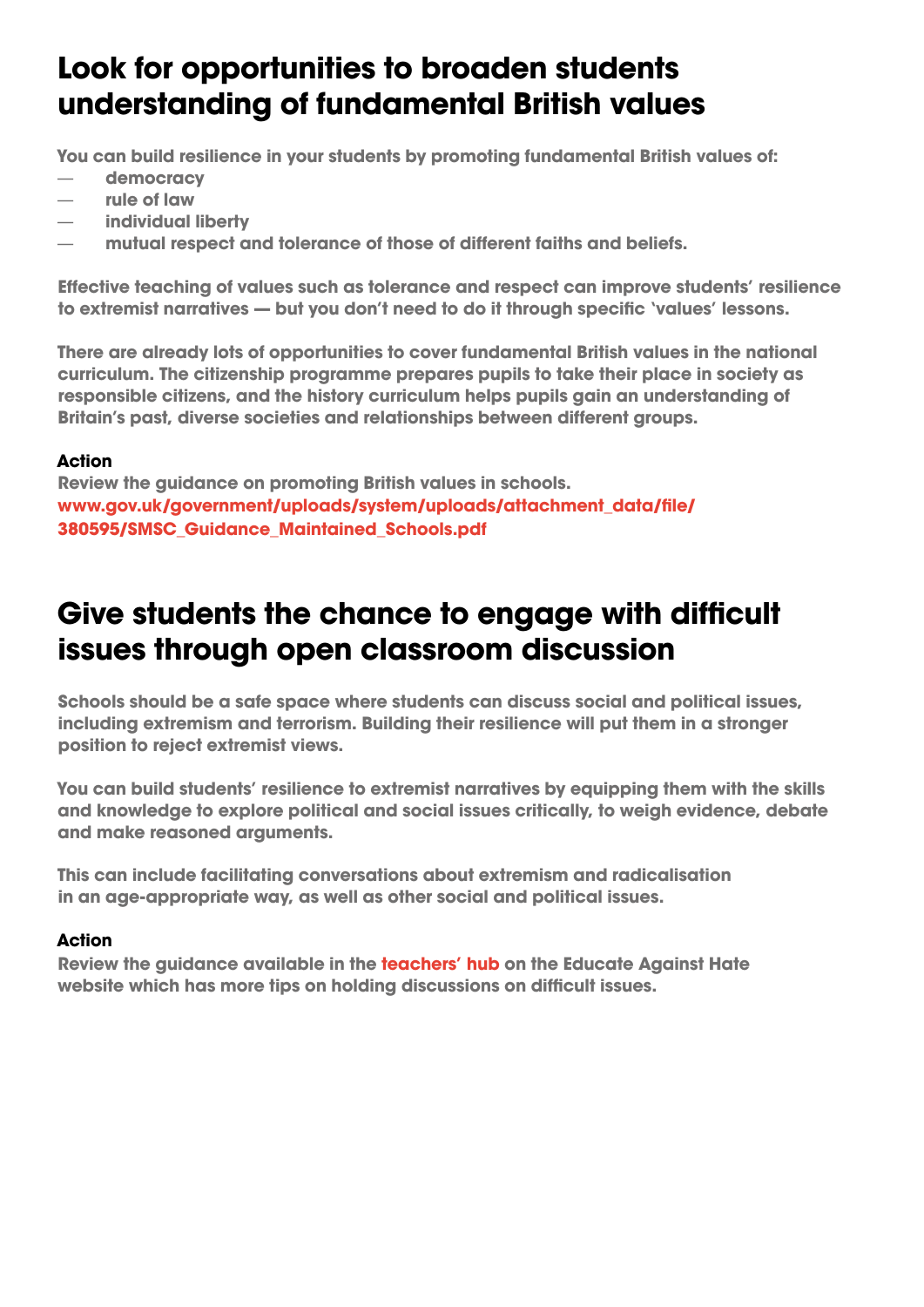### **Be clear about your responsibilities — and be wary of myths**

**As a teacher, you are in a key position to protect children and young people from the dangers of extremist narratives so it's important you understand Prevent and the role you play in helping your school meet its duty.**

**The Prevent duty covers all types of extremism and is embedded in your school's wider safeguarding policies to help you:**

- **protect students from radicalising influences**
- **build your students' resilience to extremist narratives**
- **identify any vulnerabilities or worrying changes in behaviour**
- **know what to do if you have concerns about a student.**

**There are no mandatory reporting requirements under the Prevent duty.** 

**Channel is not mandatory either, but a voluntary, confidential support service for anyone who is concerned about a person they think is at risk. It is not a criminal sanction and will not affect a person's criminal record.**

#### **Action**

**The Home Office has a [free e-learning tool](https://www.elearning.prevent.homeoffice.gov.uk/), to support teachers and frontline staff to identify concerns that may make individuals vulnerable to radicalisation. It also includes valuable information to help you understand what a proportionate response might look like.**

### **Trust your instinct and seek advice if something feels wrong**

**If you are concerned a student is being radicalised, you should follow your school's standard safeguarding procedure. This includes discussing any concerns with your school's designated safeguarding lead, who may get further advice from the local authority. It is important to keep in mind any response should be proportionate and many concerns can be dealt with at school level.** 

**For additional support outside of your school, you can:**

- **speak with your Prevent coordinator or local authority school safeguarding team**
- **contact your local police force or dial 101 (the non-emergency police number).**

**The Department for Education has a counter-extremism helpline which you can call for advice on 020 7340 7264.**

**If you think someone is in immediate danger, or if you see or hear something that may be terrorist-related, trust your instincts and call 999 or the confidential Anti-Terrorism Hotline on 0800 789 321.**

#### **Action**

**If you have concerns one of your pupils is being, or has been radicalised, you should follow your school's standard safeguarding procedures.**